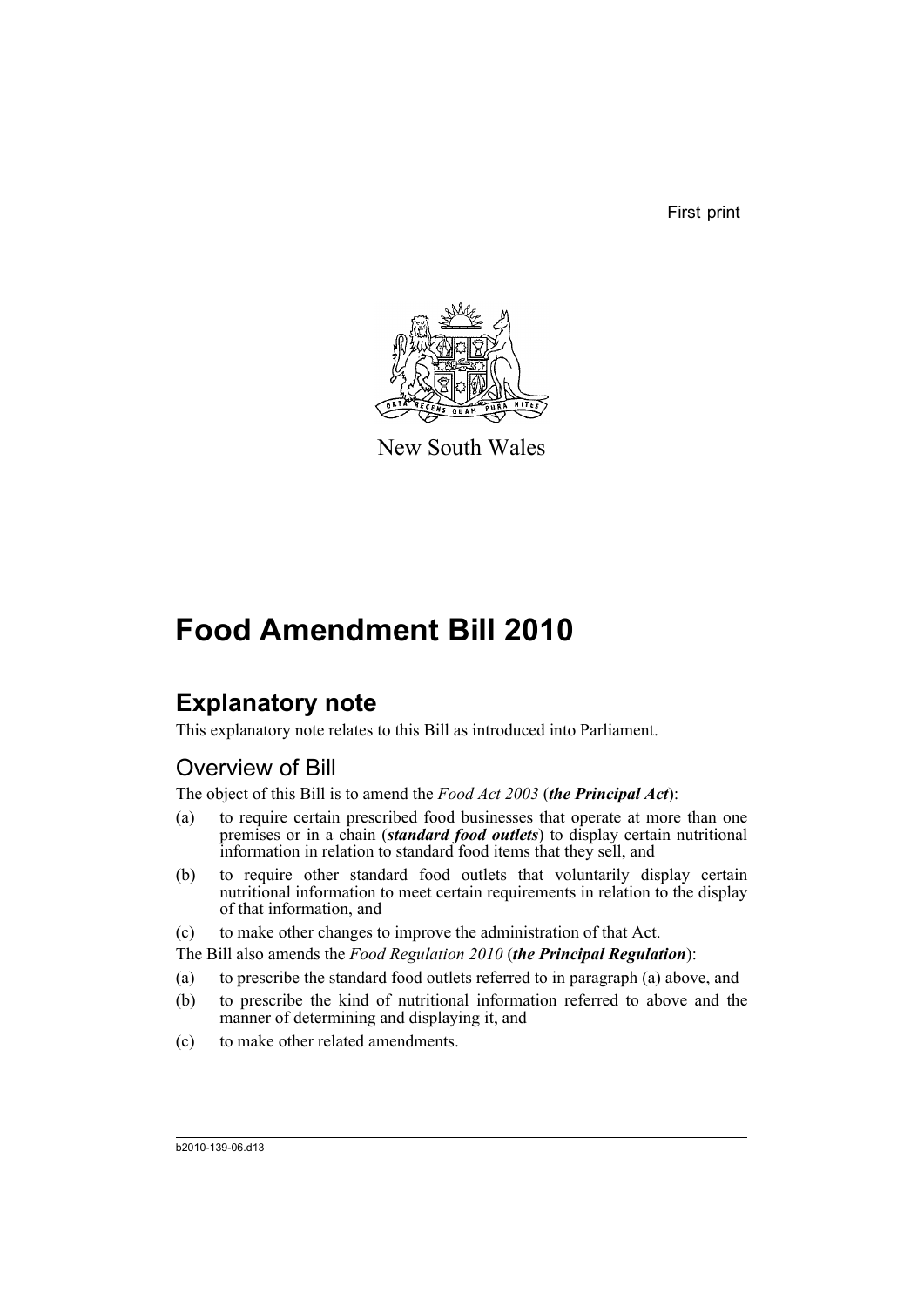Explanatory note

# Outline of provisions

**Clause 1** sets out the name (also called the short title) of the proposed Act.

**Clause 2** provides for the commencement of the proposed Act.

# **Schedule 1 Amendment of Food Act 2003 No 43**

### **Amendments relating to nutritional information**

**Schedule 1 [3]** inserts proposed Division 4 of Part 8 into the Principal Act which consists of the following provisions:

**Proposed section 106K** contains definitions used in the proposed Division.

**Proposed section 106L** defines *standard food item* as meaning an item of ready-to-eat food that is sold in servings that are standardised for portion and content and that is shown on a menu (whether on a board, leaflet or the like or in electronic form) or displayed with a price or identifying tag or label. It does not include food prescribed by the regulations as prepackaged food but includes any item of ready-to-eat food prescribed by the regulations.

**Proposed section 106M** defines *standard food outlet* as meaning premises at which standard food items are sold by retail by a food business that sells standard food items at other premises, or as one of a chain of food businesses that sell standard food items, if at least one of the standard food items sold is substantially the same as other standard food items of that type sold at the other premises or by the other food businesses in the chain.

**Proposed section 106N** requires standard food outlets prescribed by the regulations to display nutritional information of a kind prescribed by the regulations and determined in accordance with the regulations and to display that information in a manner and in locations prescribed by the regulations.

**Proposed section 106O** prevents standard food outlets that are not required under proposed section 106N to display nutritional information from voluntarily displaying nutritional information of a kind prescribed by the regulations unless the information is determined in accordance with the regulations and is displayed in a manner and in locations prescribed by the regulations.

**Proposed section 106P** enables regulations to be made regulating or prohibiting the display or distribution of material about nutritional information by standard food outlets.

**Proposed section 106Q** enables the regulations to prescribe exemptions in relation to the operation of the proposed Division.

**Schedule 1 [7]** amends Schedule 2 to the Principal Act to provide that a person does not commit an offence against proposed section 106N or 106O until 1 February 2012.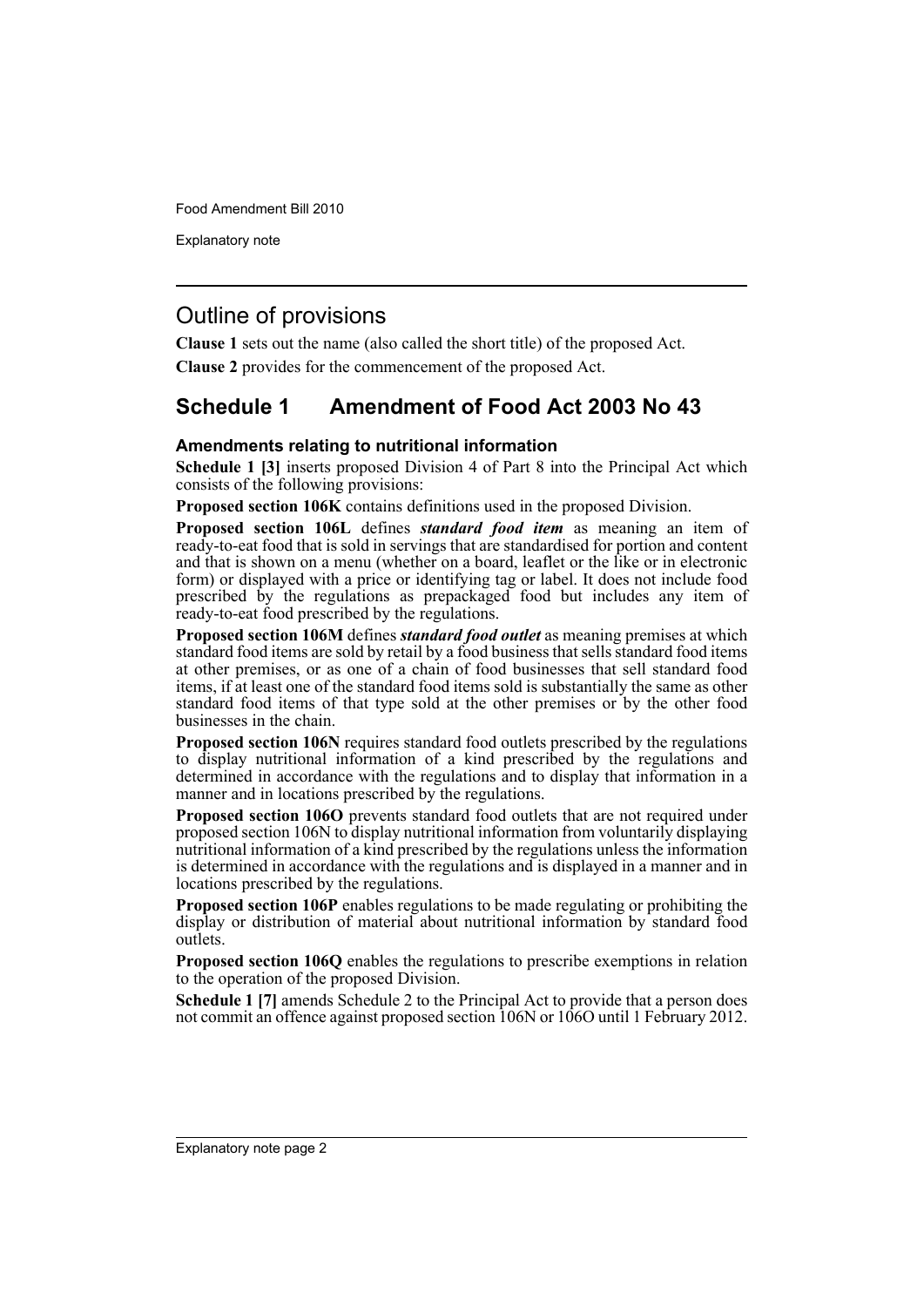Explanatory note

#### **Other amendments**

**Schedule 1 [1]** inserts proposed section 43A into the Principal Act to make it clear that a person who is an authorised officer and also a food safety auditor can exercise the functions of both of those offices when on premises or in relation to a food transport vehicle so long as the person produces his or her certificate of authority as an authorised officer.

**Schedule 1 [2]** amends section 99 of the Principal Act to make it an offence for a person to threaten, intimidate or assault a food safety auditor in the exercise of his or her functions.

**Schedule 1 [4]** amends section 119 of the Principal Act to extend the time for instituting proceedings for offences against the Act or the regulations to not later than 2 years after the date on which the offence was alleged to have been committed.

**Schedule 1 [5]** amends section 128 of the Principal Act to remove a provision that currently prevents the prosecution in proceedings for an offence against the Act or the regulations from relying on an analysis as evidence unless it was carried out by an approved laboratory or approved analyst under the Act or under the supervision of an approved analyst.

**Schedule 1 [6]** amends Schedule 2 to the Principal Act to enable regulations to be made of a savings or transitional nature consequent on the enactment of the proposed Act.

# **Schedule 2 Amendment of Food Regulation 2010**

**Schedule 2 [1]** inserts proposed Part 2B into the Principal Regulation which contains the following provisions:

**Proposed clause 16P** provides that terms used in the proposed Part have the same meanings as in proposed Division 4 of Part 8 of the Principal Act.

**Proposed clause 16Q** defines *prepackaged food* to generally mean food that arrives at the premises at which it is sold in packaging and is not removed from that packaging before its sale.

**Proposed clause 16R** prescribes the standard food outlets for which nutritional information is required to be displayed for the purposes of proposed section 106N of the Principal Act. They are standard food outlets of food businesses that sell standard food items by retail at 20 or more locations in New South Wales or at 50 or more locations in Australia or in a chain of food businesses that together sell standard food items at 20 or more locations in New South Wales or at 50 or more locations in Australia.

**Proposed clause 16S** prescribes the kind of nutritional information that must be displayed for the purposes of proposed section 106N of the Principal Act. That information is the average energy content expressed in kilojoules of each standard food item sold and the statement that "The average adult daily energy intake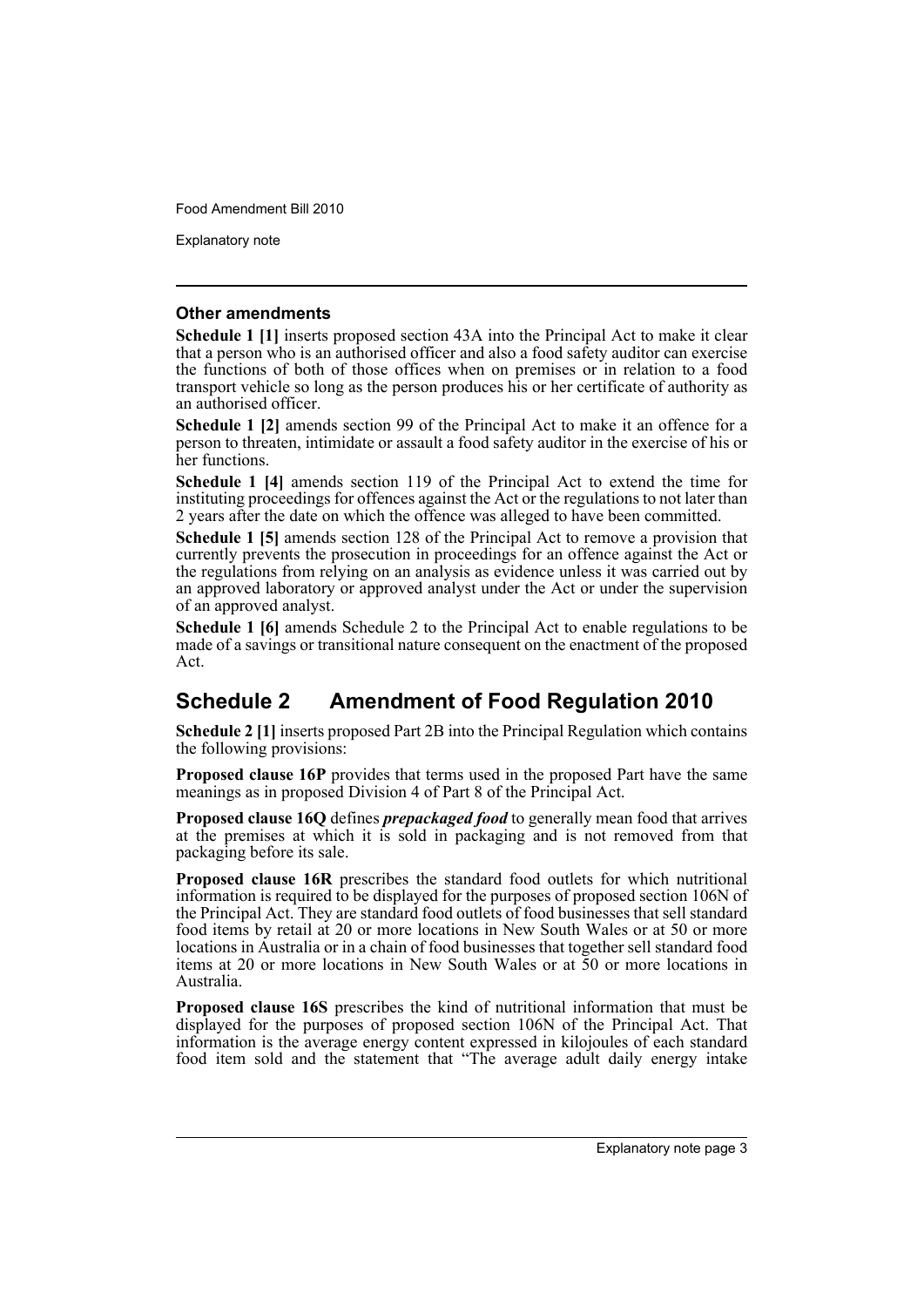Explanatory note

is 8,700 kJ.". The proposed clause also prescribes the method for determining the average energy content of a food item.

**Proposed clause 16T** prescribes, for the purposes of proposed section 106O of the Principal Act, the kind of nutritional information which, if displayed, must be determined in accordance with the prescribed requirements and displayed in the prescribed manner and locations. That information is the energy content of any standard food item sold.

**Proposed clause 16U** prescribes the locations in which the nutritional information must be displayed.

**Proposed clause 16V** prescribes the manner in which the nutritional information must be displayed.

**Proposed clause 16W** prescribes food businesses that are, and food that is, exempt from the operation of proposed section 106N of the Principal Act.

**Schedule 2 [2]** amends Schedule 2 to the Principal Regulation to prescribe offences against proposed section 106N or 106O of the Principal Act as penalty notice offences and to prescribe the amount of the fines that will apply.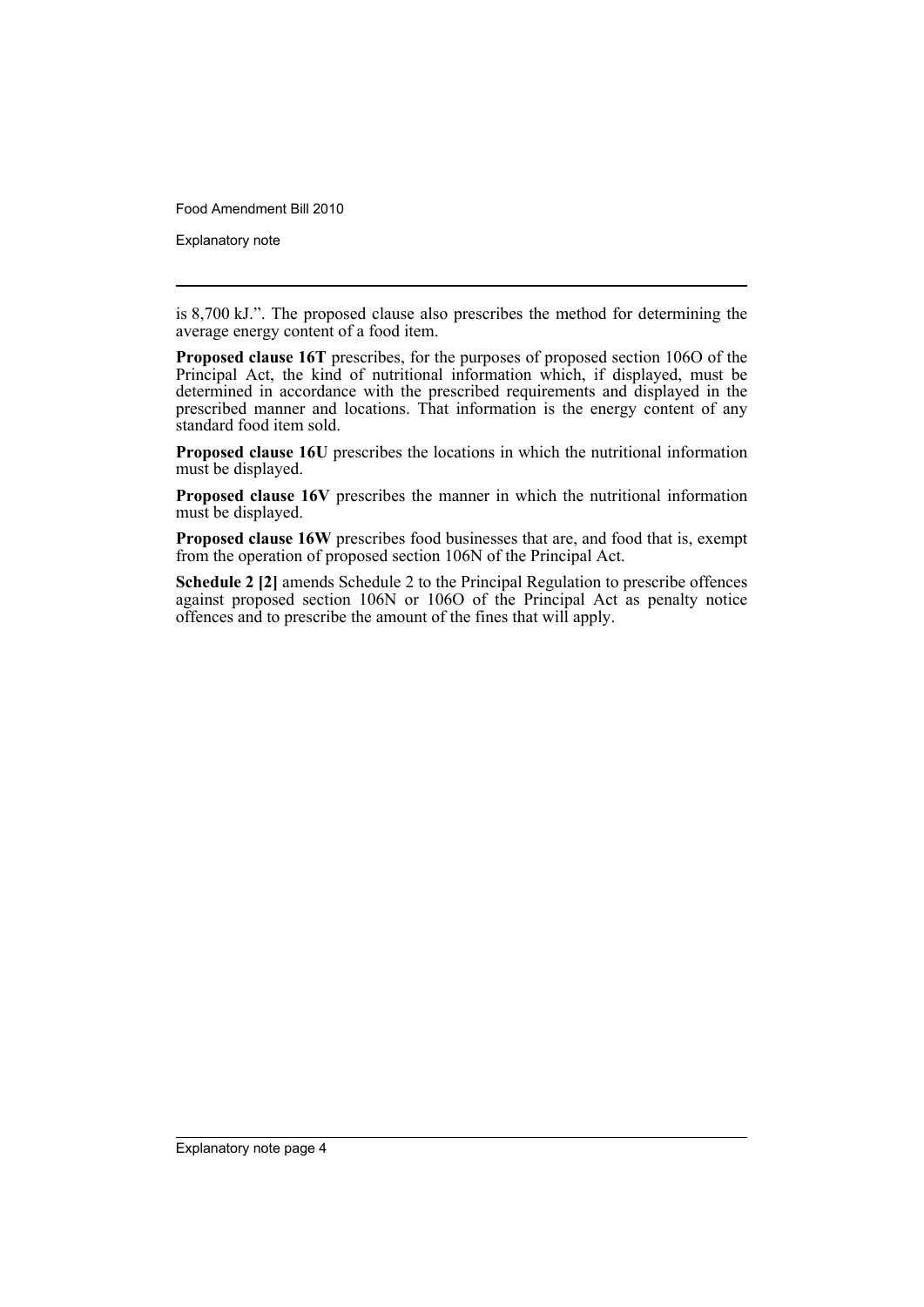First print



New South Wales

# **Food Amendment Bill 2010**

# **Contents**

|   |                                              | Page |
|---|----------------------------------------------|------|
| 1 | Name of Act                                  |      |
|   | 2 Commencement                               |      |
|   | Schedule 1 Amendment of Food Act 2003 No 43  | 3    |
|   | Schedule 2 Amendment of Food Regulation 2010 | 8.   |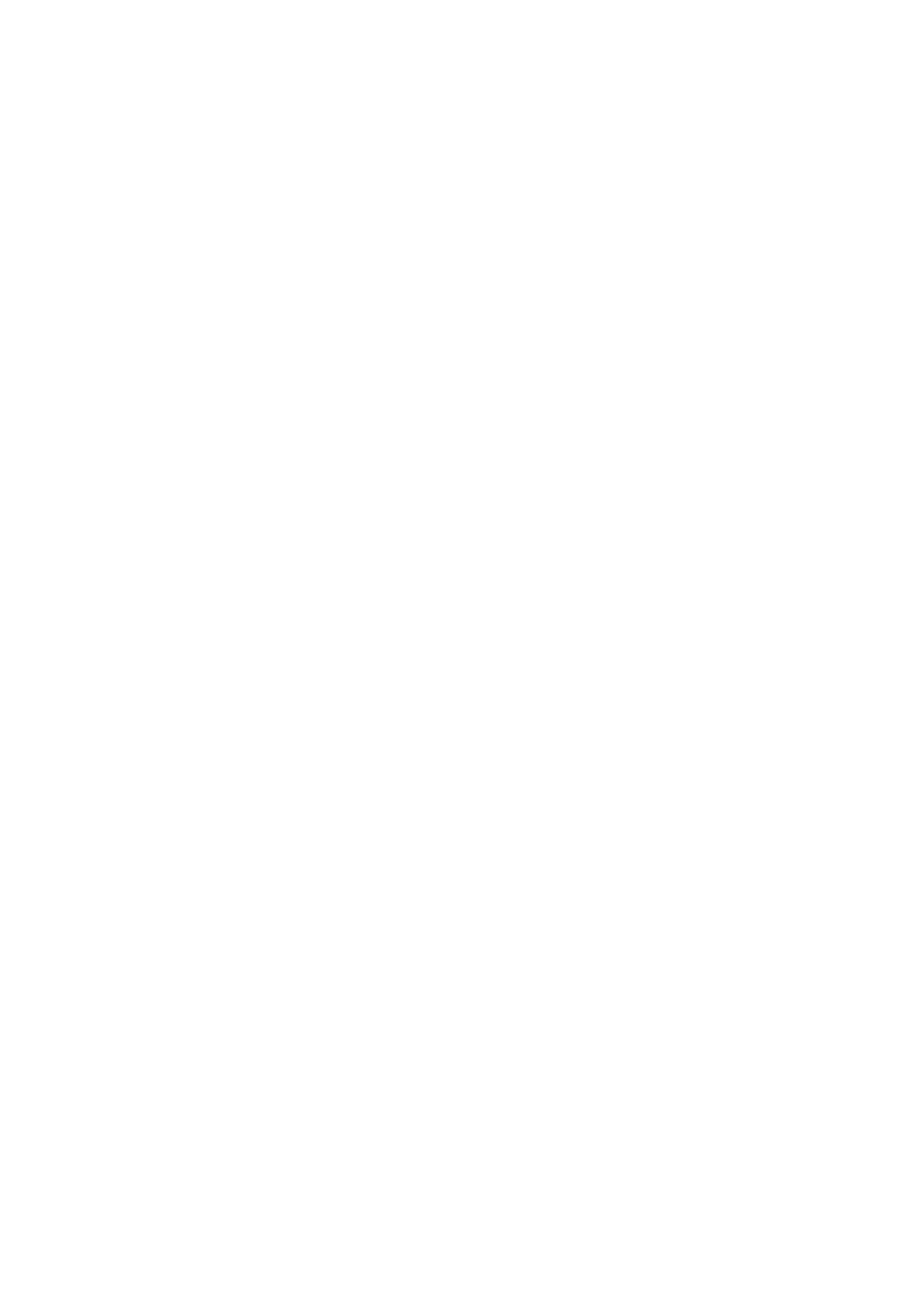

New South Wales

# **Food Amendment Bill 2010**

No , 2010

### **A Bill for**

An Act to amend the *Food Act 2003* with respect to the display of nutritional information by certain food businesses; and for other purposes.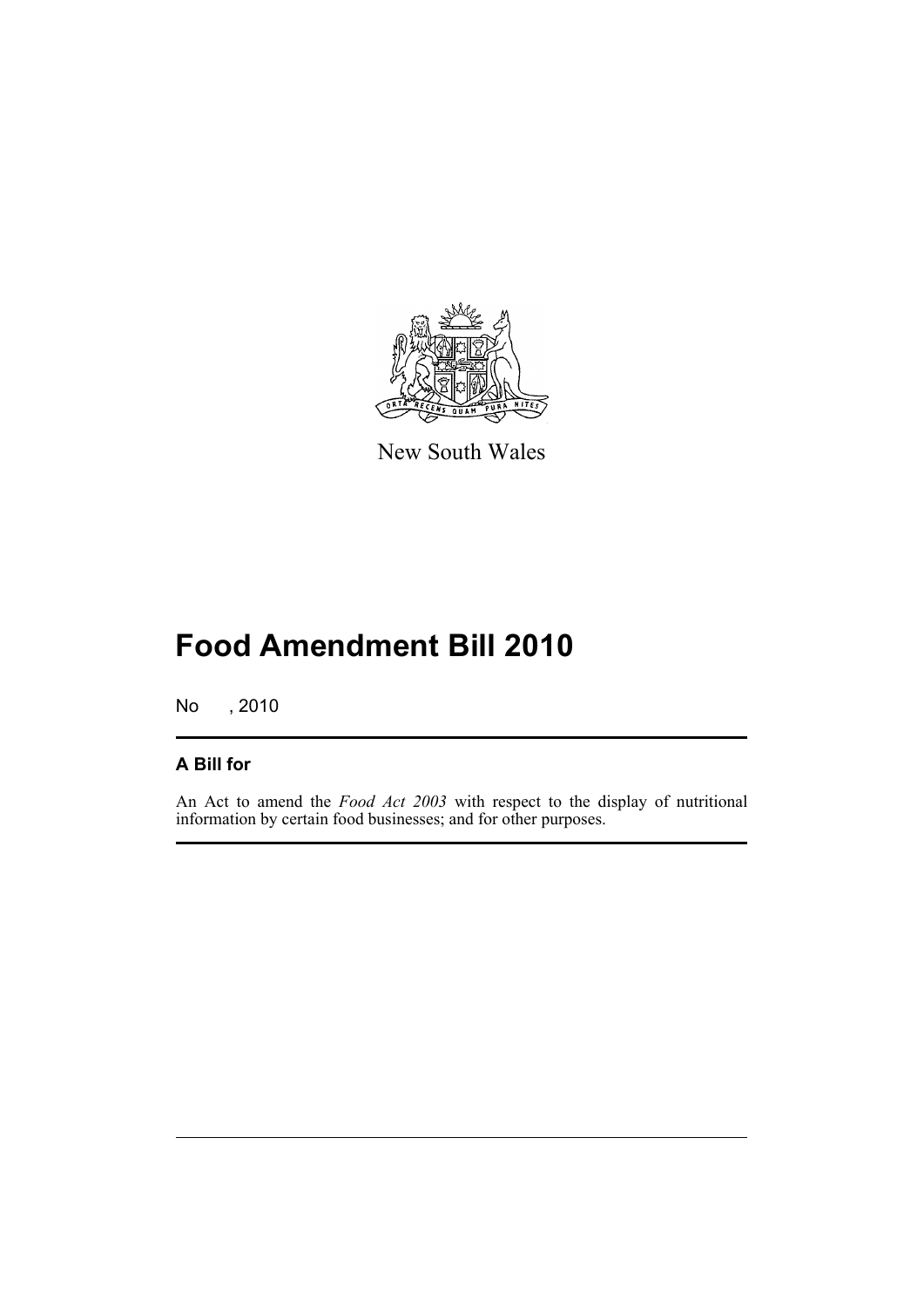<span id="page-7-1"></span><span id="page-7-0"></span>

|              | The Legislature of New South Wales enacts:                                                       | 1      |  |
|--------------|--------------------------------------------------------------------------------------------------|--------|--|
|              | Name of Act                                                                                      | 2      |  |
|              | This Act is the <i>Food Amendment Act 2010</i> .                                                 | 3      |  |
| Commencement |                                                                                                  |        |  |
| (1)          | This Act commences on the date of assent, except as provided by<br>subsections $(2)$ and $(3)$ . | 5<br>6 |  |
| (2)          | Schedule 2 (other than Schedule 2 [2]) commences on 1 February 2011.                             | 7      |  |
| (3)          | Schedule 2 [2] commences on 1 February 2012.                                                     | 8      |  |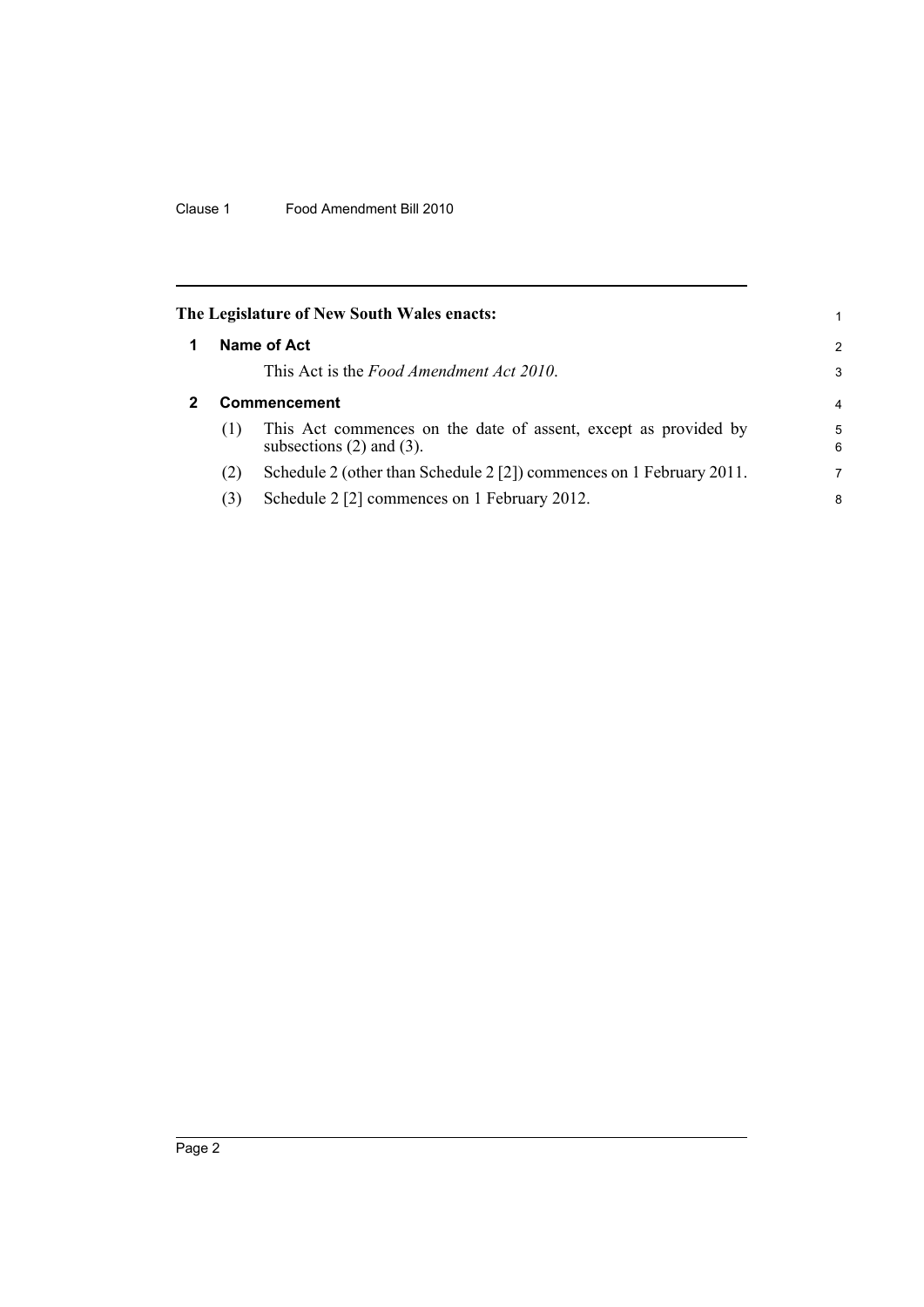Amendment of Food Act 2003 No 43 Schedule 1

<span id="page-8-0"></span>

| <b>Schedule 1</b><br><b>Amendment of Food Act 2003 No 43</b> |                          |                          | 1                  |                                                                                                                                                                                                                                                                                                                                                                       |                              |
|--------------------------------------------------------------|--------------------------|--------------------------|--------------------|-----------------------------------------------------------------------------------------------------------------------------------------------------------------------------------------------------------------------------------------------------------------------------------------------------------------------------------------------------------------------|------------------------------|
| [1]                                                          | <b>Section 43A</b>       |                          |                    |                                                                                                                                                                                                                                                                                                                                                                       | 2                            |
|                                                              | Insert after section 43: |                          |                    |                                                                                                                                                                                                                                                                                                                                                                       | 3                            |
|                                                              | 43A                      |                          |                    | Powers of authorised officers and food safety auditors may be<br>exercised concurrently                                                                                                                                                                                                                                                                               | 4<br>5                       |
|                                                              |                          |                          |                    | A person who is a food safety auditor and an authorised officer<br>and who is exercising the functions of a food safety auditor in<br>relation to any premises or food transport vehicle may also<br>exercise the functions of an authorised officer but only if the<br>person has first produced his or her certificate of authority issued<br>under section $115$ : | 6<br>7<br>8<br>9<br>10<br>11 |
|                                                              |                          |                          | (a)                | to the proprietor of the food business that uses those<br>premises or food transport vehicle or to a person who is<br>apparently in charge of those premises or that vehicle, and                                                                                                                                                                                     | 12<br>13<br>14               |
|                                                              |                          |                          | (b)                | to any person whom the authorised officer requires to<br>produce anything or to answer any question.                                                                                                                                                                                                                                                                  | 15<br>16                     |
| [2]                                                          |                          |                          |                    | Section 99 Obstructing or impersonating food safety auditors                                                                                                                                                                                                                                                                                                          | 17                           |
|                                                              |                          |                          |                    | Insert after section $99(2)$ :                                                                                                                                                                                                                                                                                                                                        | 18                           |
|                                                              |                          | (3)                      |                    | A person must not threaten, intimidate or assault a food safety<br>auditor in the exercise of the auditor's functions under this Act.<br>Maximum penalty: 500 penalty units.                                                                                                                                                                                          | 19<br>20<br>21               |
| [3]                                                          |                          |                          |                    | Part 8 Regulation of food businesses                                                                                                                                                                                                                                                                                                                                  | 22                           |
|                                                              |                          | Insert after Division 3: |                    |                                                                                                                                                                                                                                                                                                                                                                       | 23                           |
|                                                              |                          | <b>Division 4</b>        |                    | Requirements relating to display of<br>nutritional information for food                                                                                                                                                                                                                                                                                               | 24<br>25                     |
|                                                              | 106K                     |                          | <b>Definitions</b> |                                                                                                                                                                                                                                                                                                                                                                       | 26                           |
|                                                              |                          |                          |                    | In this Division:                                                                                                                                                                                                                                                                                                                                                     | 27                           |
|                                                              |                          |                          |                    | <i>menu</i> means a menu, in printed or electronic form, that lists or<br>otherwise shows one or more items of food and that:                                                                                                                                                                                                                                         | 28<br>29                     |
|                                                              |                          |                          | (a)                | is on a board, poster, leaflet or the like at the premises from<br>which the item or items of food in the menu are sold, or                                                                                                                                                                                                                                           | 30<br>31                     |
|                                                              |                          |                          | (b)                | is distributed or available outside of the premises from<br>which the item or items of food in the menu are sold by<br>means of the internet or a printed leaflet.                                                                                                                                                                                                    | 32<br>33<br>34               |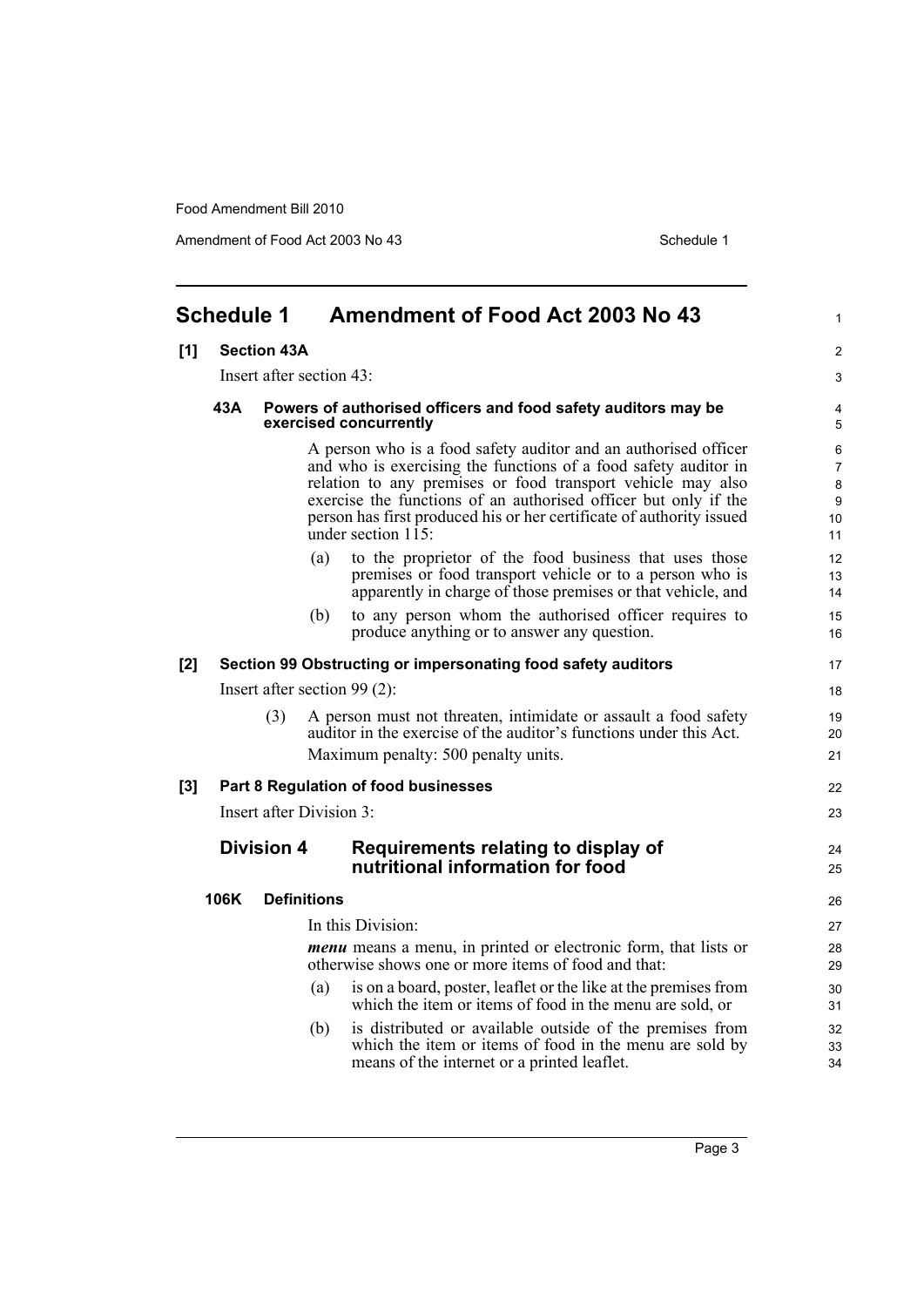Schedule 1 Amendment of Food Act 2003 No 43

*ready-to-eat food* means food that is in a state in which it is ordinarily consumed, but does not include nuts in the shell or raw fruit or vegetables that are intended to be hulled, peeled or washed by the consumer.

*sell* means sell as defined in section 4 (1), but by retail only.

*standard food item*—see section 106L.

*standard food outlet*—see section 106M.

### **106L Meaning of "standard food item"**

- (1) In this Division, *standard food item* means an item of ready-to-eat food for sale that is sold in servings that are standardised for portion and content and that:
	- (a) is listed or otherwise shown on a menu, or
	- (b) is displayed for sale with a price tag or label or an identifying tag or label,

and includes any item of ready-to-eat food for sale that is of a kind, class or description prescribed by the regulations.

- (2) If a number of standard food items are shown or displayed for sale as referred to in subsection (1) as a combination, the combination is to be treated for the purposes of this Division as a single standard food item.
- (3) If an item of food referred to in subsection (1) is shown or displayed for sale in different standard sizes or portions (for example, small, medium or large), each standard size or portion of the item of food is to be treated as a separate standard food item.
- (4) Despite subsection (1), *standard food item* does not include an item of food that is packaged in a way that is prescribed by the regulations as prepackaged.

#### **106M Meaning of "standard food outlet"**

- (1) In this Division, a *standard food outlet* means premises at which standard food items are sold by a food business if:
	- (a) the food business sells standard food items at other premises or while operating in a chain of food businesses that sell standard food items, and
	- (b) at least one of the standard food items that are sold at the premises has been standardised for portion and content so as to be substantially the same as standard food items of that type sold at those other premises or by the other food businesses in the chain.

28 29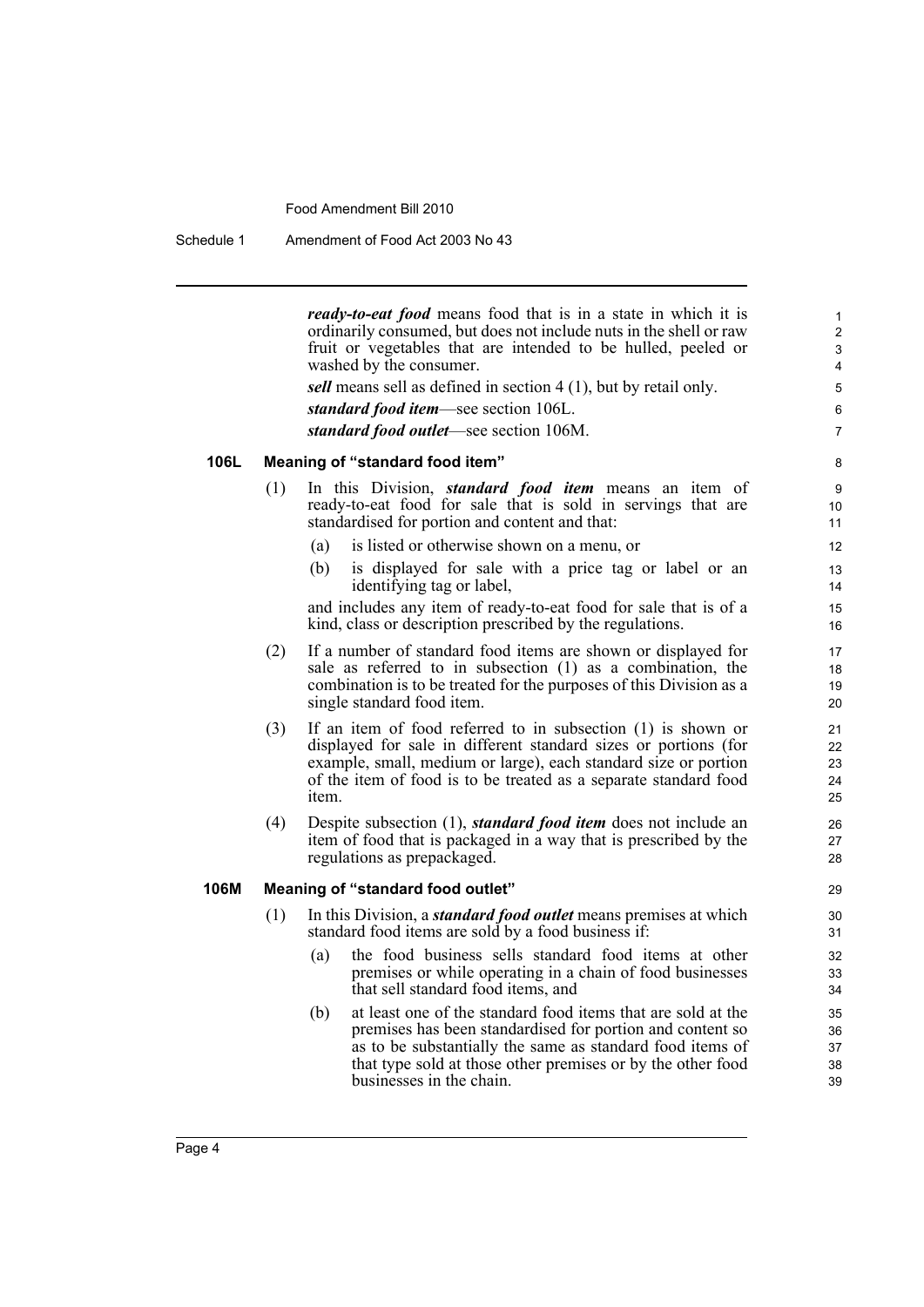Amendment of Food Act 2003 No 43 Schedule 1

|      | (2) |     | For the purposes of this section, a food business is operating in a<br>chain of food businesses that sell standard food items if:                                                                                                                                                                                                                                                                                       | $\mathbf{1}$<br>2                      |
|------|-----|-----|-------------------------------------------------------------------------------------------------------------------------------------------------------------------------------------------------------------------------------------------------------------------------------------------------------------------------------------------------------------------------------------------------------------------------|----------------------------------------|
|      |     | (a) | it is operating as one of a group of food businesses that sell<br>standard food items under franchise arrangements with a<br>parent business or under common ownership or control, or                                                                                                                                                                                                                                   | 3<br>4<br>5                            |
|      |     | (b) | it sells standard food items under the same trading name as<br>a group of other food businesses that sell standard food<br>items.                                                                                                                                                                                                                                                                                       | 6<br>$\overline{7}$<br>8               |
| 106N |     |     | Requirement for certain standard food outlets to display<br>nutritional information                                                                                                                                                                                                                                                                                                                                     | 9<br>10                                |
|      | (1) |     | This section applies to a standard food outlet that is of a kind,<br>class or description prescribed by the regulations.                                                                                                                                                                                                                                                                                                | 11<br>12                               |
|      | (2) |     | The proprietor of a standard food outlet to which this section<br>applies must ensure that:                                                                                                                                                                                                                                                                                                                             | 13<br>14                               |
|      |     | (a) | nutritional information of a kind prescribed by the<br>regulations is displayed in relation to standard food items<br>that are sold at the outlet, and                                                                                                                                                                                                                                                                  | 15<br>16<br>17                         |
|      |     | (b) | the nutritional information is determined in accordance<br>with any requirements of the regulations for nutritional<br>information of that kind, and                                                                                                                                                                                                                                                                    | 18<br>19<br>20                         |
|      |     | (c) | the nutritional information is displayed in the manner and<br>locations prescribed by the regulations for nutritional<br>information of that kind.                                                                                                                                                                                                                                                                      | 21<br>22<br>23                         |
|      | (3) |     | A person must not intentionally contravene subsection (2).<br>Maximum penalty: 500 penalty units in the case of an individual<br>and 2,500 penalty units in the case of a corporation.                                                                                                                                                                                                                                  | 24<br>25<br>26                         |
|      | (4) |     | A person must not contravene subsection (2).<br>Maximum penalty: 100 penalty units in the case of an individual<br>and 500 penalty units in the case of a corporation.                                                                                                                                                                                                                                                  | 27<br>28<br>29                         |
|      | (5) |     | If, on the trial of a person charged with an offence against<br>subsection (3) the court is not satisfied that the person committed<br>the offence but is satisfied that the person committed an offence<br>against subsection (4), the court may find the person not guilty of<br>the offence charged but guilty of an offence against<br>and the person is liable to punishment<br>subsection $(4)$ ,<br>accordingly. | 30<br>31<br>32<br>33<br>34<br>35<br>36 |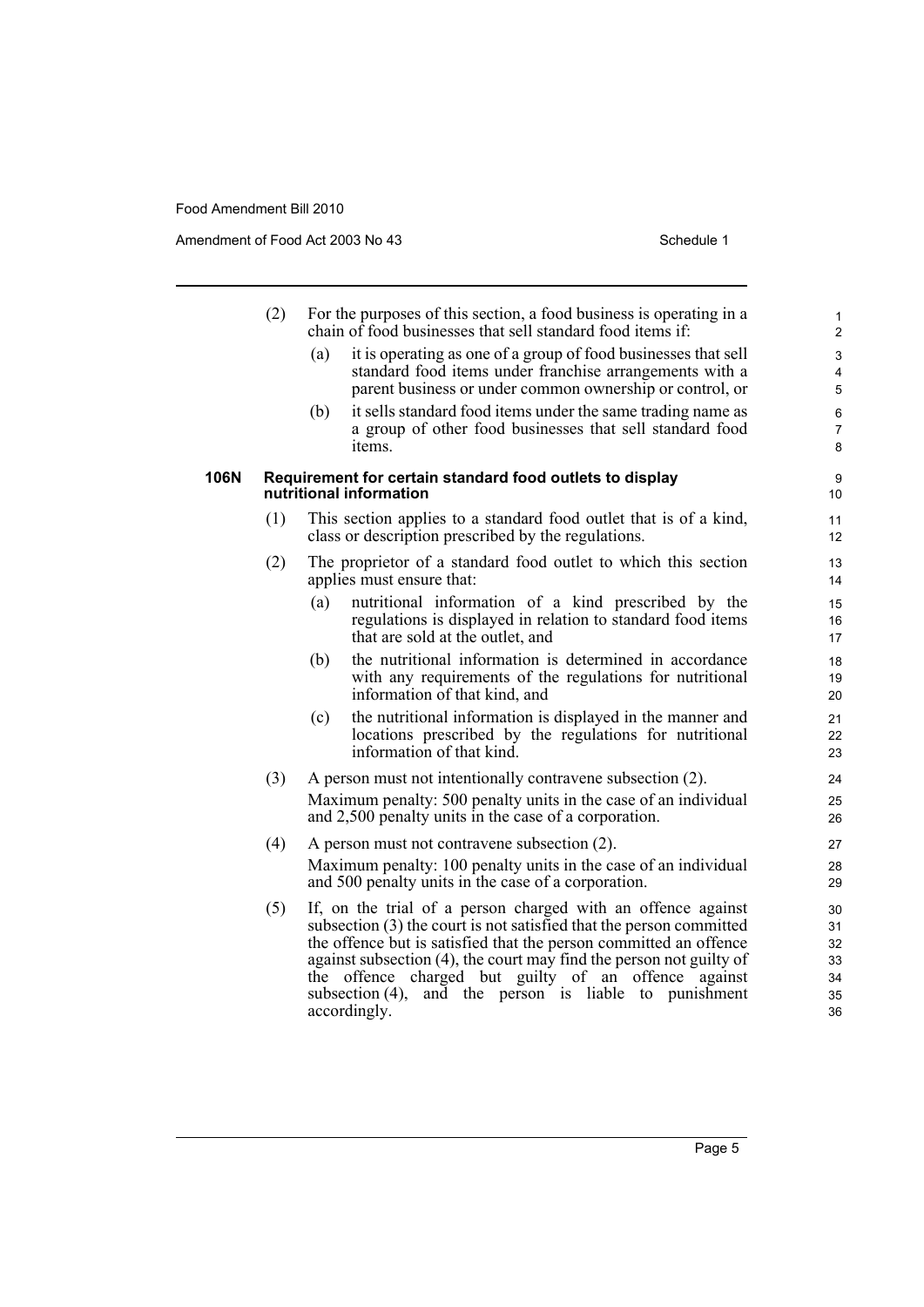Schedule 1 Amendment of Food Act 2003 No 43

#### **106O Voluntary display of nutritional information to meet certain requirements**

- (1) This section applies to a standard food outlet other than a standard food outlet to which section 106N applies.
- (2) The proprietor of a standard food outlet to which this section applies must not display nutritional information of a kind prescribed by the regulations in relation to standard food items that are sold at the outlet unless the nutritional information:
	- (a) is determined in accordance with any requirements of the regulations for nutritional information of that kind, and

(b) is displayed in the manner and locations prescribed by the regulations for nutritional information of that kind.

Maximum penalty: 100 penalty units in the case of an individual and 500 penalty units in the case of a corporation.

#### **106P Regulations relating to explanatory material about nutritional information**

The regulations may make provision for or with respect to regulating or prohibiting the display or distribution by a standard food outlet of explanatory material or any other material about nutritional information for food or for any type or class of food.

#### **106Q Exemptions from operation of Division**

- (1) The regulations may exempt, with or without conditions, any class of persons, food businesses, premises, food or activities from the operation of all or any of the provisions of this Division.
- (2) Any such exemption has no effect during any period in which a condition to which it is subject is not complied with.

#### **[4] Section 119 Time for instituting proceedings**

Omit section 119 (1). Insert instead:

|     | Proceedings for an offence against this Act or the regulations<br>(1)<br>may be instituted not later than 2 years after the date on which the<br>offence is alleged to have been committed. | 29<br>30<br>31 |
|-----|---------------------------------------------------------------------------------------------------------------------------------------------------------------------------------------------|----------------|
| [5] | Section 128 Certificate evidence and evidence of analysts                                                                                                                                   | 32             |
|     | Omit section $128(3)$ .                                                                                                                                                                     | 33             |
| [6] | Schedule 2 Savings, transitional and other provisions                                                                                                                                       | 34             |
|     | Insert at the end of clause $1(1)$ :                                                                                                                                                        | 35             |
|     | Food Amendment Act 2010                                                                                                                                                                     | 36             |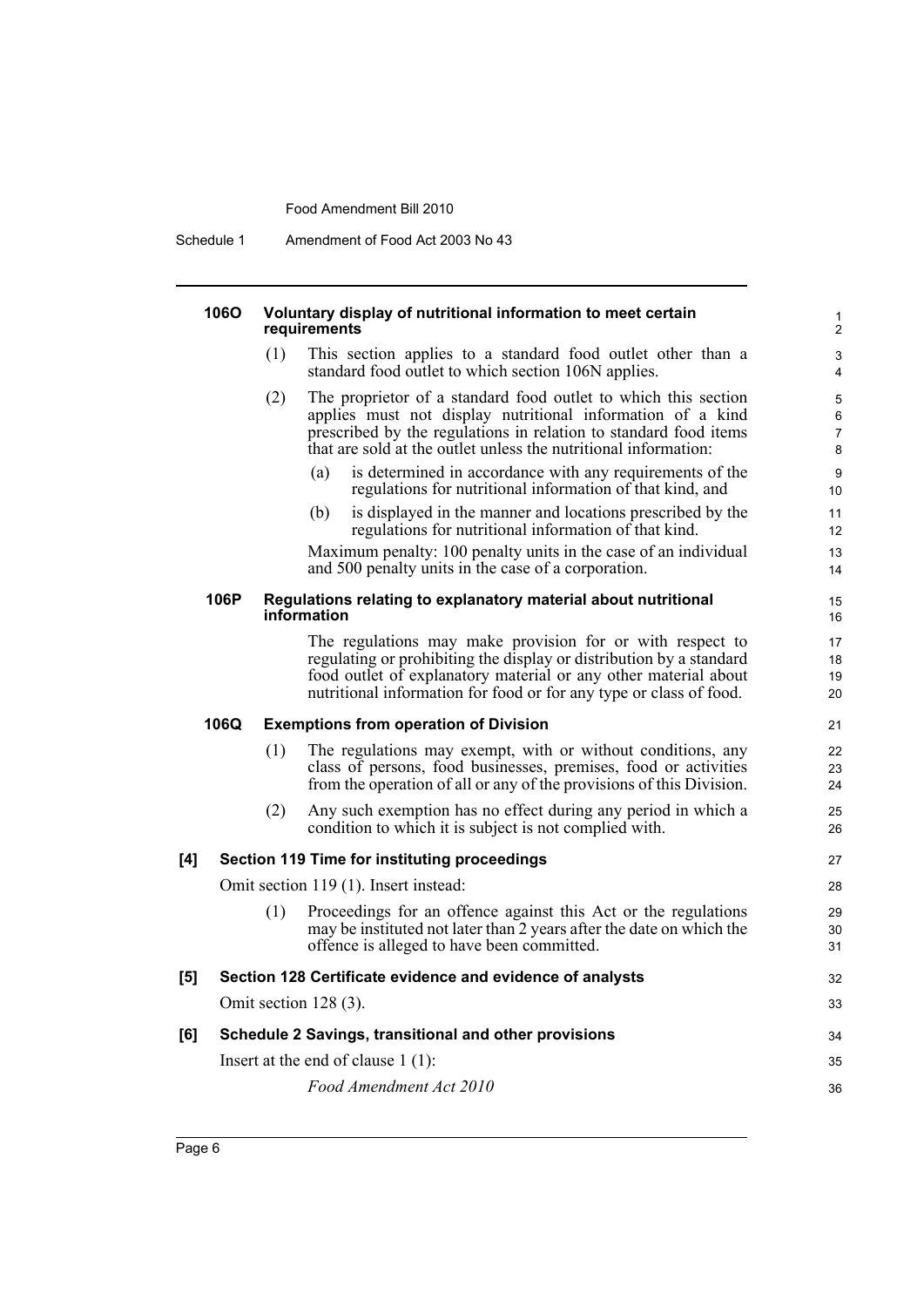Amendment of Food Act 2003 No 43 Schedule 1

| [7] | Schedule 2, Part 8   |  |                                                                                                        |        |
|-----|----------------------|--|--------------------------------------------------------------------------------------------------------|--------|
|     | Insert after Part 7: |  |                                                                                                        | 2      |
|     | Part 8               |  | Provisions consequent on enactment of<br><b>Food Amendment Act 2010</b>                                | 3<br>4 |
|     | 25                   |  | Application of new offences relating to display of nutritional<br>information by standard food outlets | 5<br>6 |
|     |                      |  | A person does not commit an offence against section 106N or<br>1060 until on or after 1 February 2012. | 7<br>8 |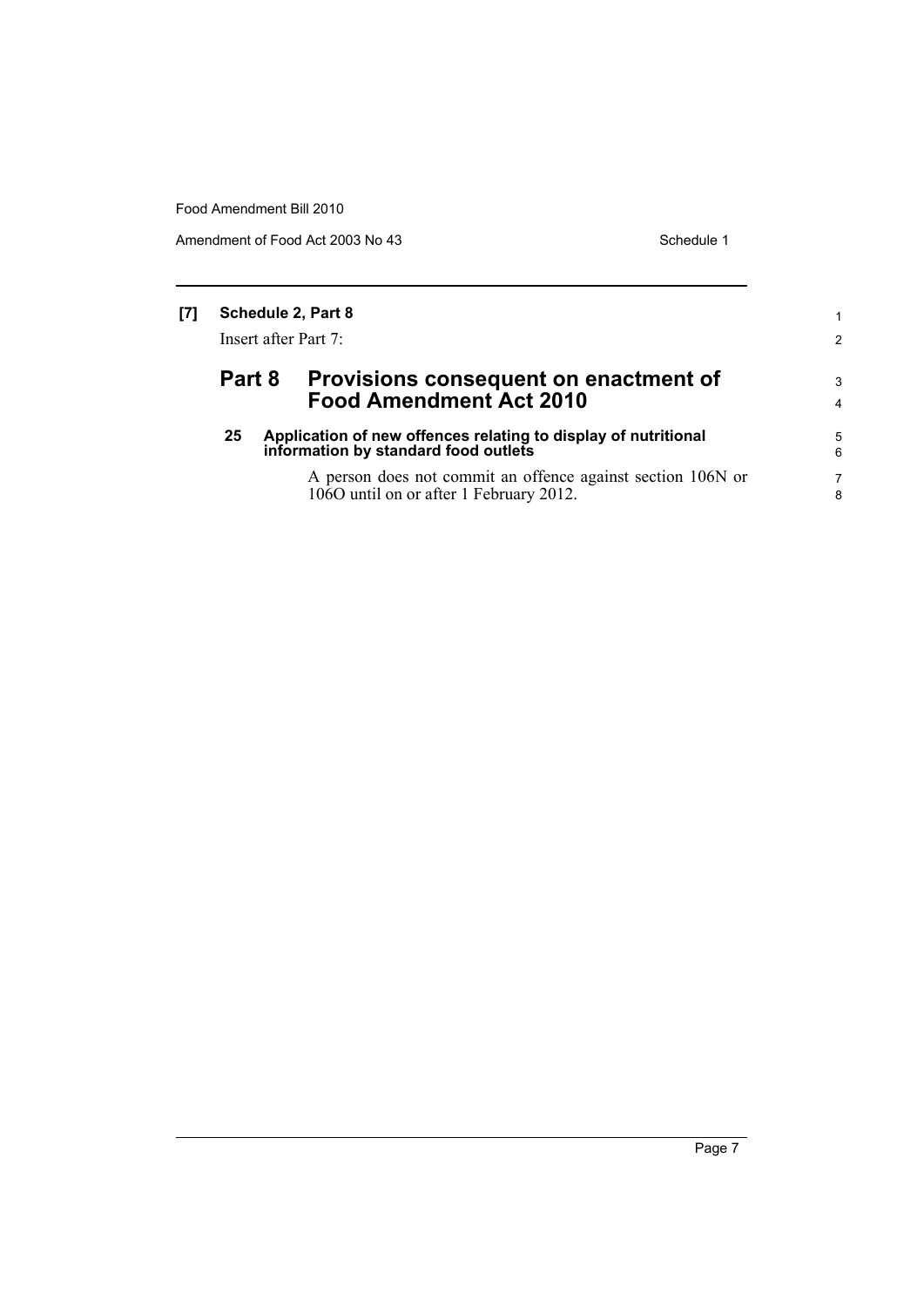Schedule 2 Amendment of Food Regulation 2010

### <span id="page-13-0"></span>**Schedule 2 Amendment of Food Regulation 2010**

#### **[1] Part 2B**

Insert after Part 2A:

## **Part 2B Requirements for display of nutritional information**

#### **16P Definitions**

In this Part, expressions defined for the purposes of Division 4 of Part 8 of the Act have the same meanings as in that Division.

#### **16Q Definition of "prepackaged food"**

For the purposes of section 106L (4) of the Act, food is *prepackaged* if the food:

- (a) arrives at the premises from which it is sold in a container or wrapper in or by which the food is wholly encased, enclosed, contained or packaged (whether or not the food is also in an outer container or wrapper that encases, encloses, contains or packages multiple units of the food), and
- (b) is not removed from its container or wrapper (other than any such outer container or wrapper) before its sale at those premises.

#### **16R Standard food outlets required to display nutritional information**

The following standard food outlets are prescribed as standard food outlets to which section 106N of the Act applies:

- (a) a standard food outlet of a food business that sells standard food items at 20 or more locations in New South Wales or at 50 or more locations in Australia,
- (b) a standard food outlet of a food business that is operating in a chain of food businesses that sell standard food items if together those businesses sell standard food items at 20 or more locations in New South Wales or at 50 or more locations in Australia.

4 5

> 6 7 8

1

 $\mathfrak{p}$ 3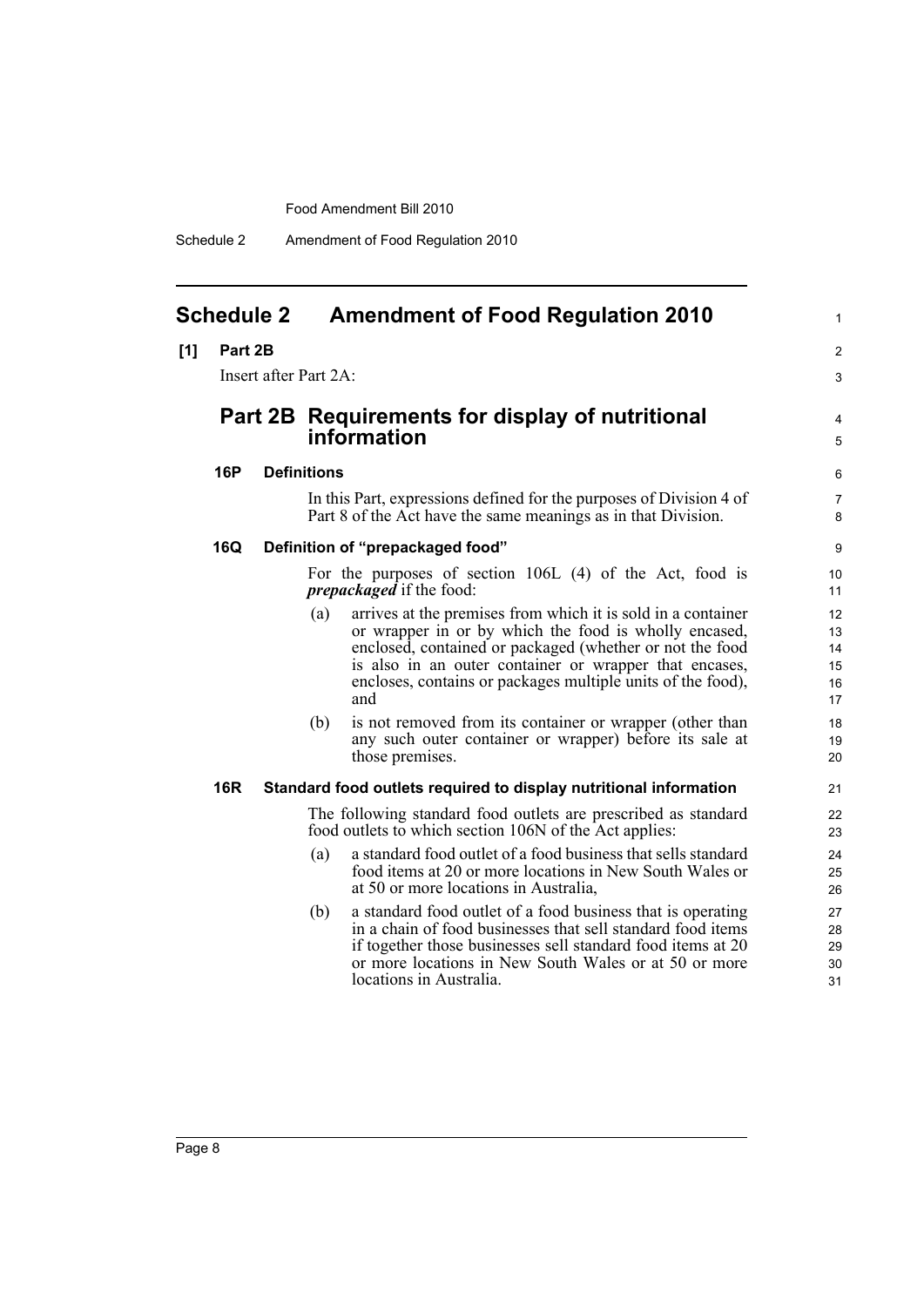Amendment of Food Regulation 2010 Schedule 2

| <b>16S</b> |     |     | Kinds of nutritional information required to be displayed                                                                                                                                                                                                                                                                                         | $\mathbf{1}$              |
|------------|-----|-----|---------------------------------------------------------------------------------------------------------------------------------------------------------------------------------------------------------------------------------------------------------------------------------------------------------------------------------------------------|---------------------------|
|            | (1) |     | For the purposes of section 106N of the Act, the following kinds<br>of nutritional information are prescribed:                                                                                                                                                                                                                                    | 2<br>3                    |
|            |     | (a) | the average energy content of each standard food item for<br>sale by the standard food outlet concerned expressed in<br>kilojoules,                                                                                                                                                                                                               | 4<br>5<br>6               |
|            |     | (b) | the following statement:                                                                                                                                                                                                                                                                                                                          | $\overline{7}$            |
|            |     |     | The average adult daily energy intake is 8,700 kJ.                                                                                                                                                                                                                                                                                                | 8                         |
|            | (2) |     | The method of determining the nutritional information referred to<br>in subclause $(1)$ (a) is to calculate the average energy content of<br>each standard food item in accordance with Standard 1.2.8 of the<br>Food Standards Code, making necessary adjustments to ensure<br>that the calculation is done in relation to the whole of the food | 9<br>10<br>11<br>12<br>13 |
|            |     |     | item rather than per 100g.                                                                                                                                                                                                                                                                                                                        | 14                        |
|            | (3) |     | The number of kilojoules calculated as referred to in<br>subclause (2) may be rounded to the nearest 10 kJ.                                                                                                                                                                                                                                       | 15<br>16                  |
| <b>16T</b> |     |     | Kind of nutritional information voluntarily displayed that must<br>comply with requirements                                                                                                                                                                                                                                                       | 17<br>18                  |
|            |     |     | For the purposes of section 1060 of the Act:                                                                                                                                                                                                                                                                                                      | 19                        |
|            |     | (a) | the kind of nutritional information that is prescribed is the<br>energy content of any standard food item for sale at the<br>standard food outlet concerned, and                                                                                                                                                                                  | 20<br>21<br>22            |
|            |     | (b) | that nutritional information is to be determined in<br>kilojoules and in accordance with the method referred to in<br>clause 16S $(2)$ and $(3)$ .                                                                                                                                                                                                | 23<br>24<br>25            |
| <b>16U</b> |     |     | Locations for display of nutritional information                                                                                                                                                                                                                                                                                                  | 26                        |
|            | (1) |     | For the purposes of sections 106N and 106O of the Act, the<br>locations where nutritional information referred to in<br>clauses 16S $(1)$ (a) and 16T (a) must be displayed in relation to a<br>standard food item are:                                                                                                                           | 27<br>28<br>29<br>30      |
|            |     | (a) | on each menu on which the name or price of the standard<br>food item is displayed and on each price tag or label or<br>identifying tag or label for the item, and                                                                                                                                                                                 | 31<br>32<br>33            |
|            |     | (b) | if there are drive-through facilities, on the drive-through<br>menu board that displays the name or price of the standard<br>food item or on a separate adjacent board visible at or<br>before the point of ordering, and                                                                                                                         | 34<br>35<br>36<br>37      |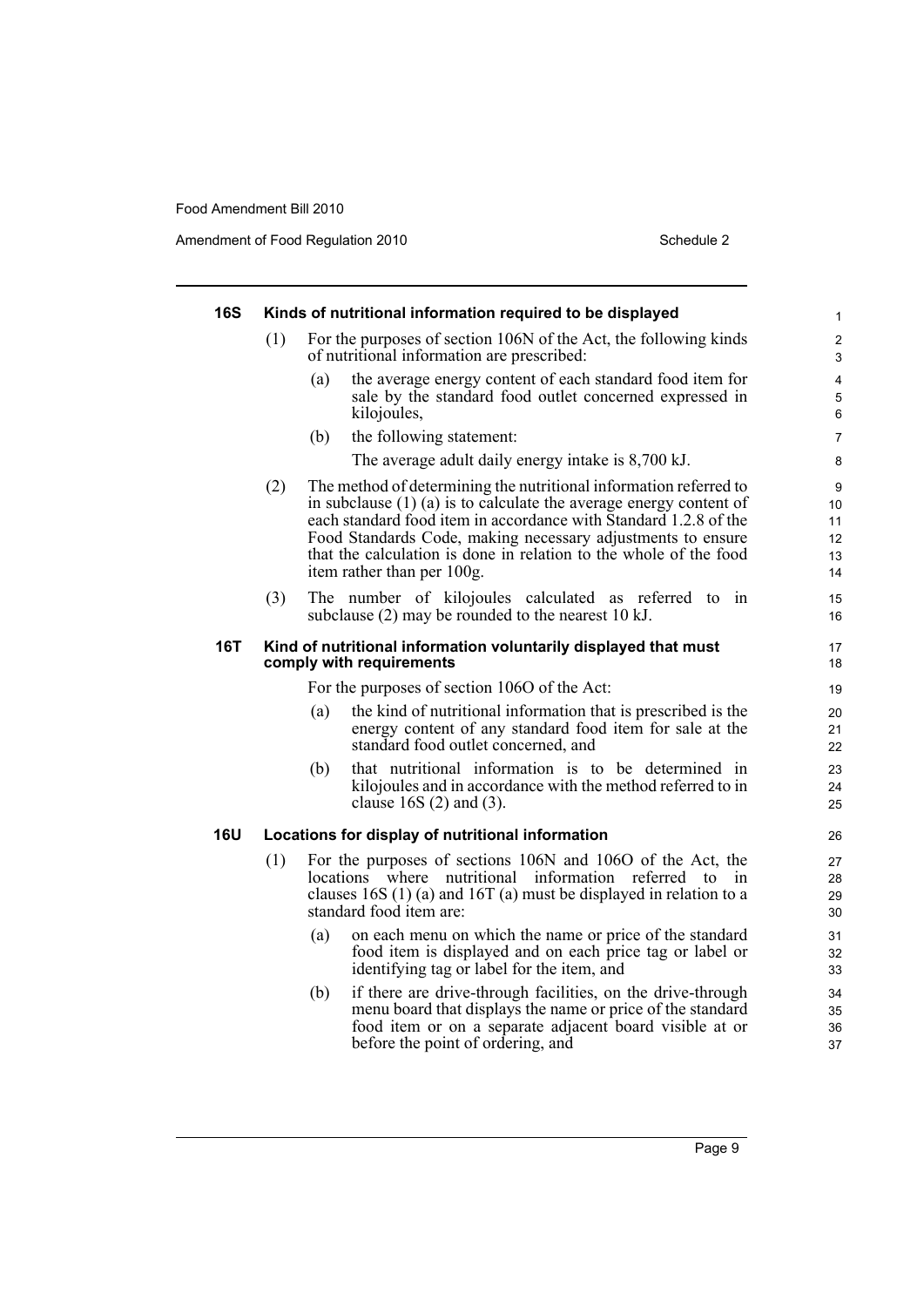Schedule 2 Amendment of Food Regulation 2010

(c) adjacent to or in close proximity to the name or price of the standard food item so as to be clearly associated with the item.

- (2) The locations where nutritional information referred to in subclause (1) is displayed in relation to a standard food item are to be consistent with the locations where such nutritional information is displayed for all of the other standard food items that are displayed with that standard food item.
- (3) For the purposes of section 106N of the Act, the locations where the statement referred to in clause 16S (1) (b) must be displayed are:
	- (a) in one location on each menu on which the name or price of one or more standard food items is displayed and adjacent to or in close proximity to the standard food item or items so as to be clearly associated with the item or items, and
	- (b) if there are drive-through facilities, in one location on the drive-through menu board adjacent to or in close proximity to the standard food item or items so as to be clearly associated with the item or items, and
	- (c) in each area or display cabinet, or on each stand, where standard food items with price tags or labels or identifying tags or labels are displayed and adjacent to or in close proximity to the item or items so as to be clearly associated with the item or items and conspicuous to a person looking at the item or items.

#### **16V Manner of displaying nutritional information**

- (1) For the purposes of sections 106N and 106O of the Act, the nutritional information referred to in clauses 16S (1) (a) and 16T (a) must:
	- (a) be clearly legible, and
	- (b) display the number of kilojoules in numerals and use the abbreviation "kJ", and
	- (c) be in the same font, and at least the same font size, as the price displayed for the standard food item concerned or, if no price is displayed, as the name displayed for the item.
- (2) For the purposes of section 106N of the Act, the statement referred to in clause 16S (1) (b) must:
	- (a) be clearly legible, and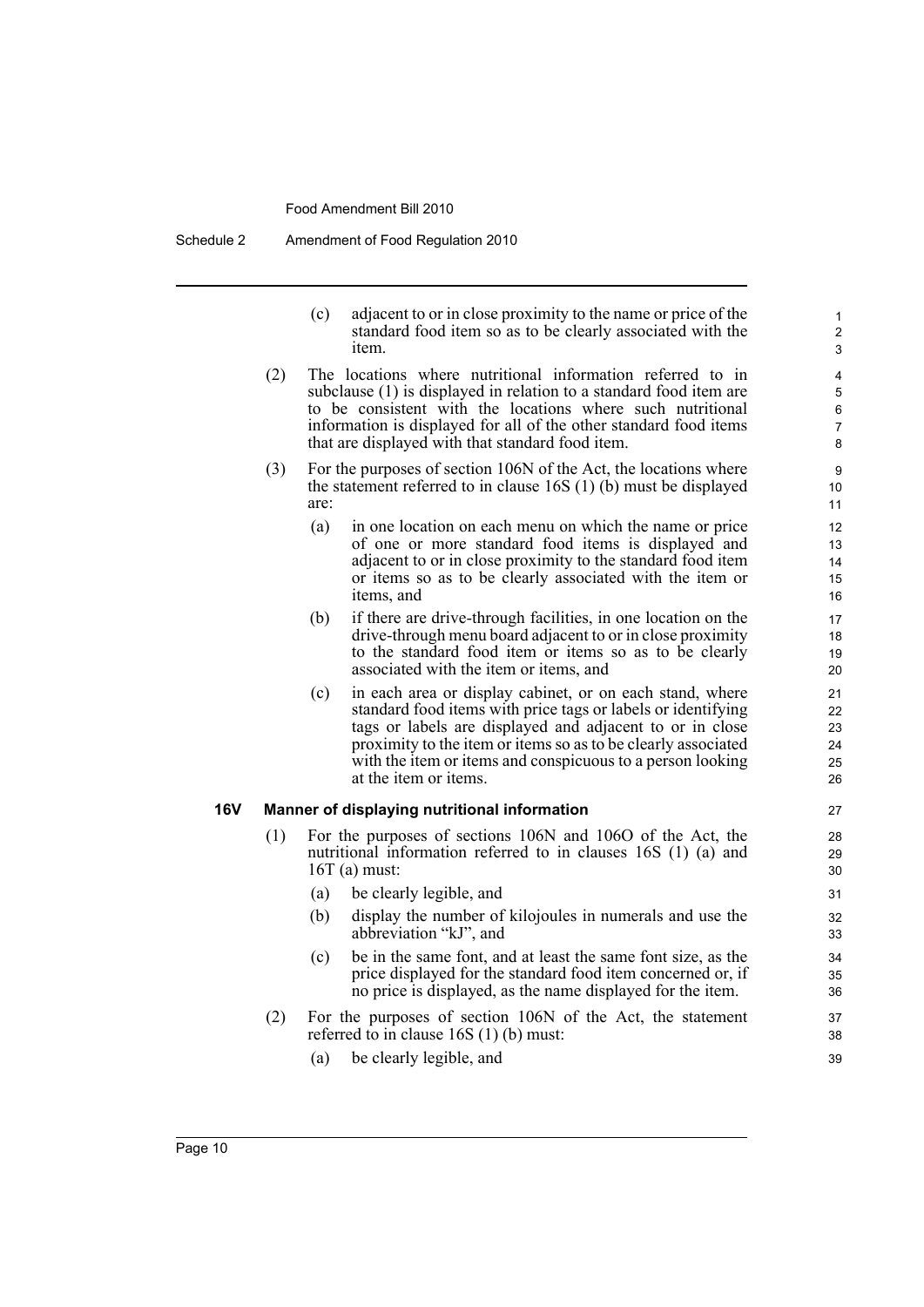**16W** 

Amendment of Food Regulation 2010 Schedule 2

|     | (b)        | in a case where only one standard food item is displayed<br>on a menu, be in the same font, and at least the same font<br>size, as the name of the item displayed or, if no name is | $\mathbf{1}$<br>$\overline{c}$<br>3 |
|-----|------------|-------------------------------------------------------------------------------------------------------------------------------------------------------------------------------------|-------------------------------------|
|     |            | displayed, as the price displayed for the item, and                                                                                                                                 | 4                                   |
|     | (c)        | in a case where a number of standard food items are listed<br>or displayed on a menu, be in the same font, and at least the                                                         | 5<br>6                              |
|     |            | same font size, as the name of the standard food item with                                                                                                                          | 7                                   |
|     |            | the largest font size listed or displayed or, if no names are                                                                                                                       | $\bf 8$                             |
|     |            | listed or displayed, as the price of the standard food item                                                                                                                         | $\boldsymbol{9}$                    |
|     |            | with the largest font size listed or displayed, and                                                                                                                                 | 10                                  |
|     | (d)        | in the case of a standard food item or items displayed with                                                                                                                         | 11                                  |
|     |            | a price tag or label or identifying tag or label in any area,                                                                                                                       | 12                                  |
|     |            | display cabinet or stand, be in at least the same font size as                                                                                                                      | 13                                  |
|     |            | the largest font size on the tags or labels for the standard                                                                                                                        | 14                                  |
|     |            | food item or items in the area, display cabinet or stand.                                                                                                                           | 15                                  |
|     | Exemptions |                                                                                                                                                                                     | 16                                  |
| (1) |            | The following food businesses are exempt from the operation of<br>section 106N of the Act:                                                                                          | 17<br>18                            |
|     | (a)        | convenience stores,                                                                                                                                                                 | 19                                  |
|     | (b)        | service stations selling petrol or other fuel for motor<br>vehicles,                                                                                                                | 20<br>21                            |
|     | (c)        | food businesses that primarily provide food catering<br>services.                                                                                                                   | 22<br>23                            |
|     | (d)        | food businesses that only sell food that is intended to be<br>consumed on the premises at which it is sold.                                                                         | 24<br>25                            |
| (2) |            | Food sold by retail at a health care facility is exempt from the<br>operation of section 106N of the Act.                                                                           | 26<br>27                            |